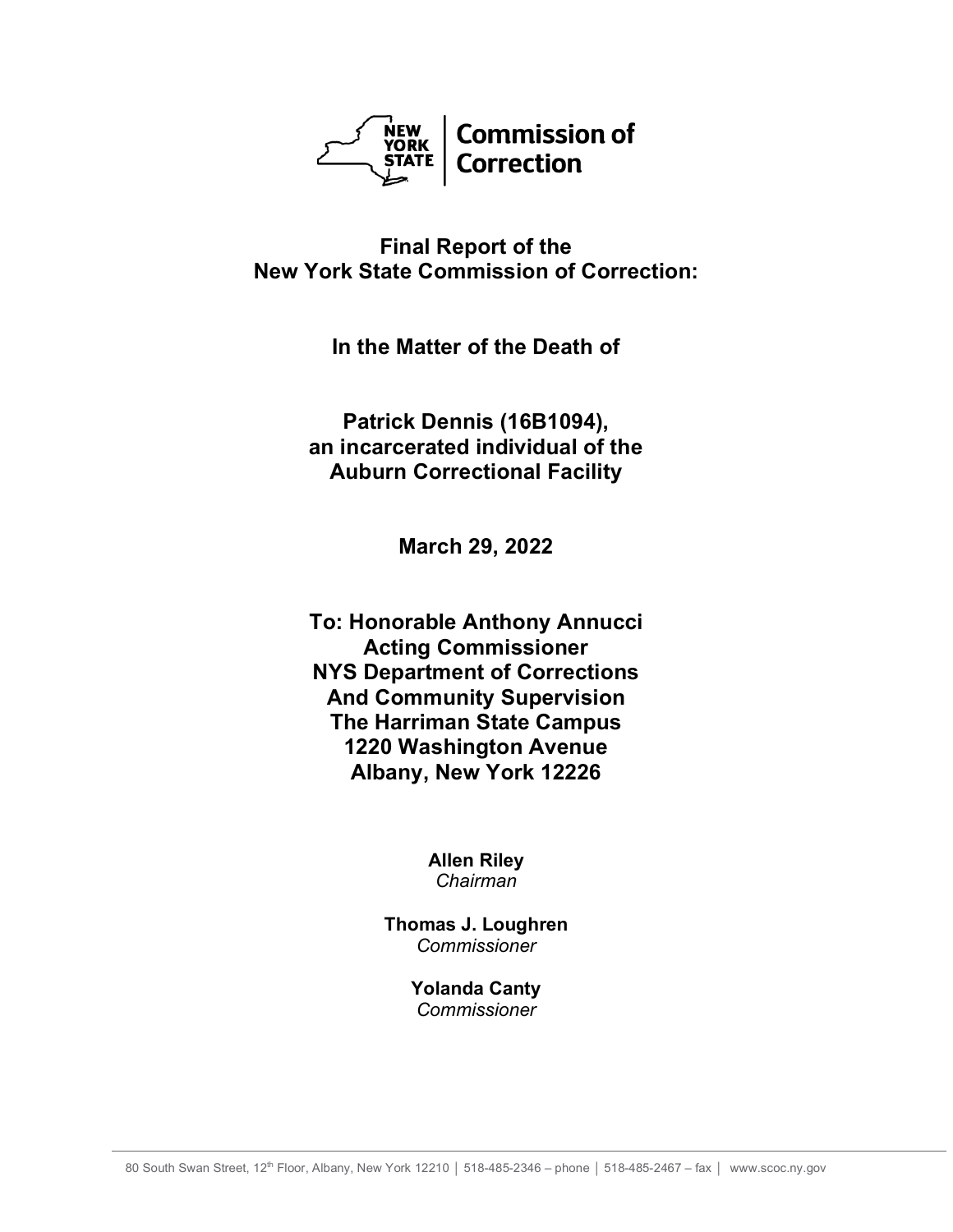### GREETINGS:

WHEREAS, the Medical Review Board has reported to the NYS Commission of Correction pursuant to Correction Law, section 47(1)(d), regarding the death of Patrick Dennis who died on December 6, 2018, while an incarcerated individual in the custody of the NYS Department of Corrections and Community Supervision at the Auburn Correctional Facility, the Commission has determined that the following final report be issued.

### FINDINGS:

- 1. Patrick Allen Dennis was a 27-year-old White, Non-Hispanic male who died on 12/6/2018 from a suicidal hanging while in the custody of the Department of Corrections and Community Supervision (DOCCS) at the Auburn Correctional Facility (CF). The Medical Review Board has found that Dennis had a complex mental health history and was in need of psychiatric hospitalization to be stabilized.
- 2. Dennis was born in Auburn, New York. Dennis's family history is unclear due to the multiple different stories told by Dennis, but all accounts included family dysfunction, . Dennis was single, had an  $8<sup>m</sup>$  grade education, and had no record of employment. DOCCS' information concerning Dennis indicated that Dennis's father was deceased, and that Dennis had been survived by his mother, 5 brothers, 3 sisters, and 1 child.

3. Dennis was

serving his NYS DOCCS prison sentence for Burglary 2<sup>nd</sup> Degree at the time of his death. In the instant offense, Dennis unlawfully entered a building with the intent to commit a crime in which the motive had been monetary gain.

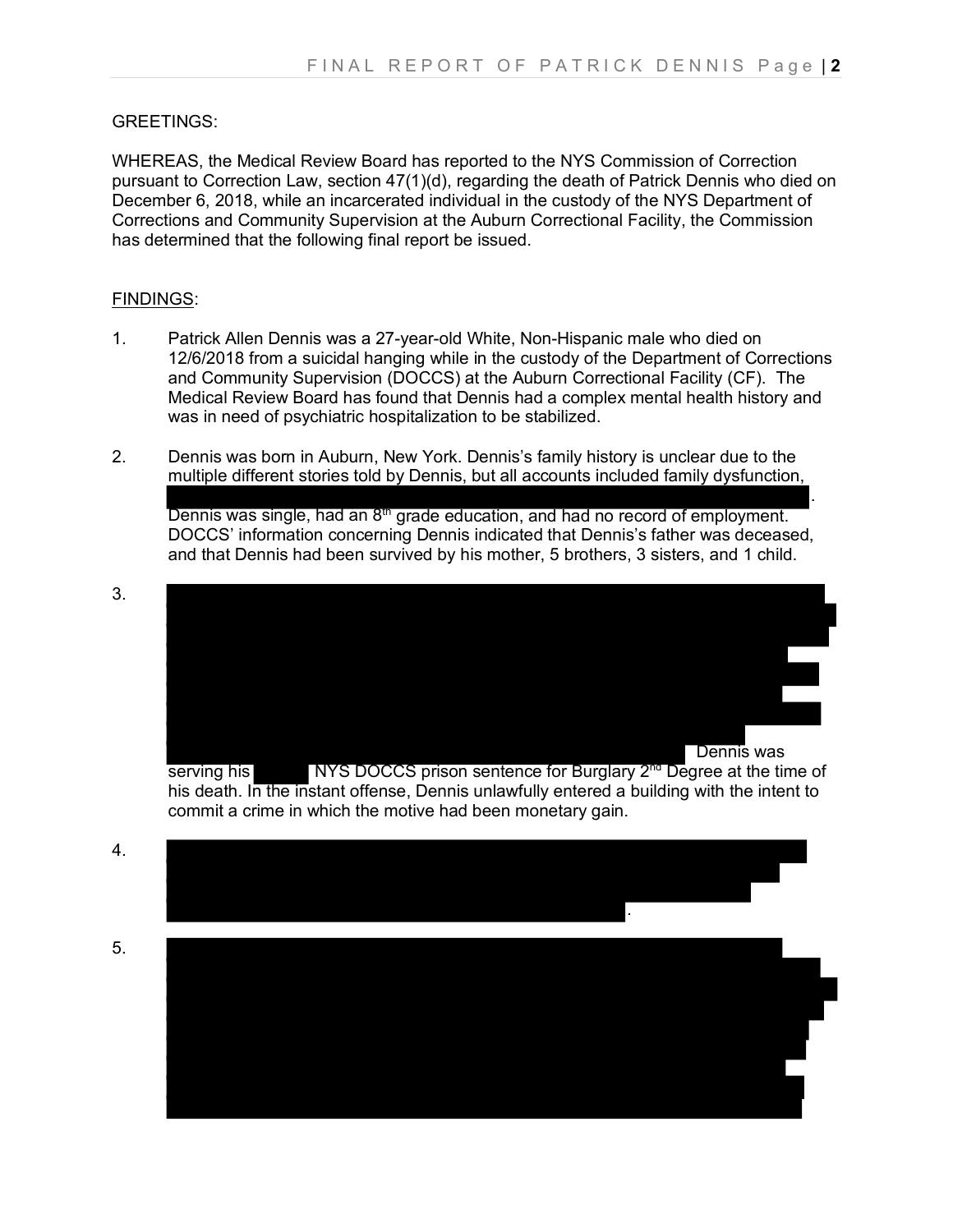

7. On 4/18/16, Dennis was received by DOCCS at Downstate CF for his NYS prison incarceration. On 4/21/16, Dennis had his receiving medical history and physical done with no problems noted at Elmira CF Reception center.

Dennis

throughout the transfers to Wallkill CF, Fishkill CF, and Bare Hill CF. There was nothing of significance medically or psychologically noted in Dennis' chart from 4/21/16 through 10/12/16.

8. On 10/12/16, Dennis transferred from Bare Hill CF to Clinton CF.

No medical or mental health incidents were noted for Dennis from 10/12/16 through 1/23/17.

9. . 10.

6.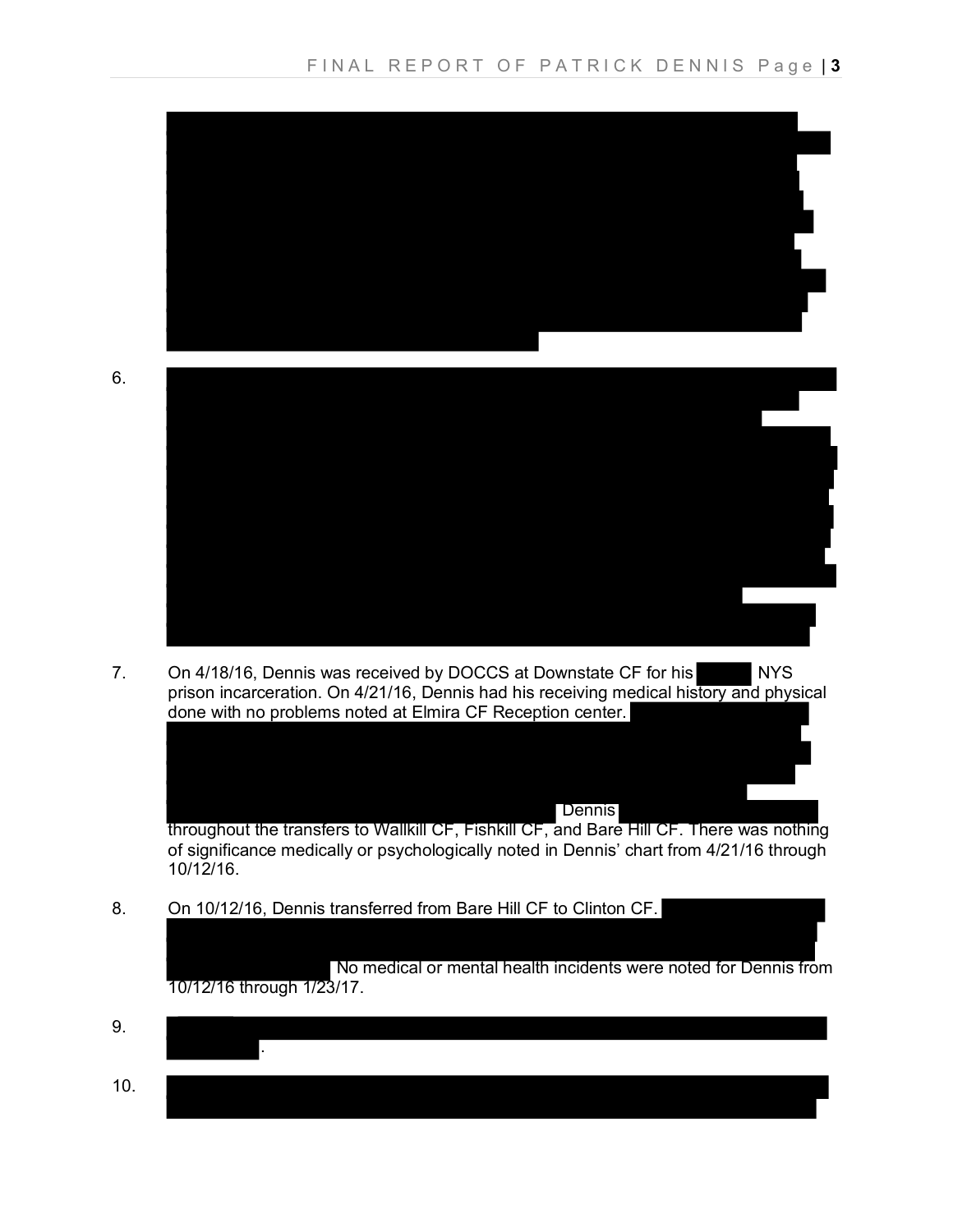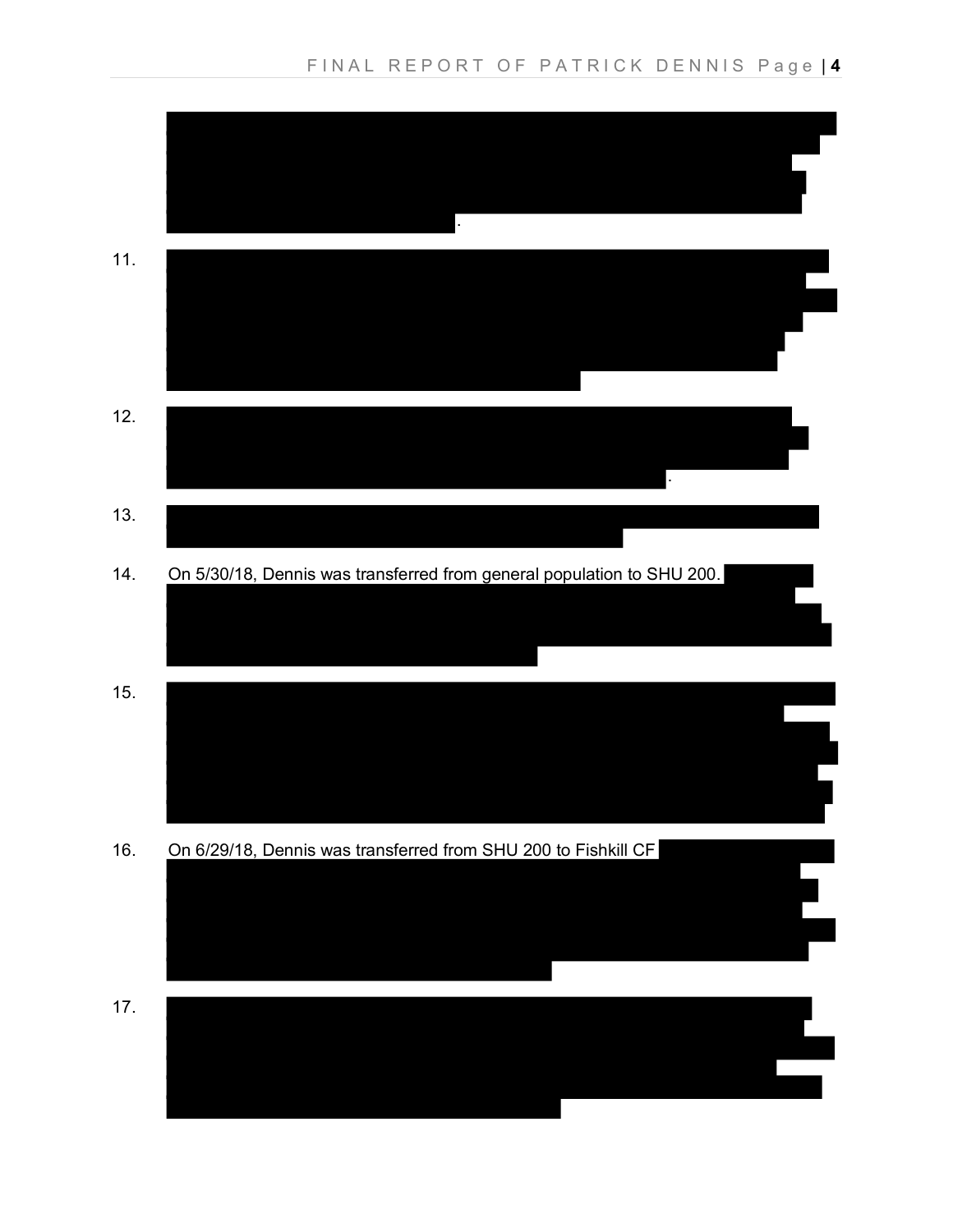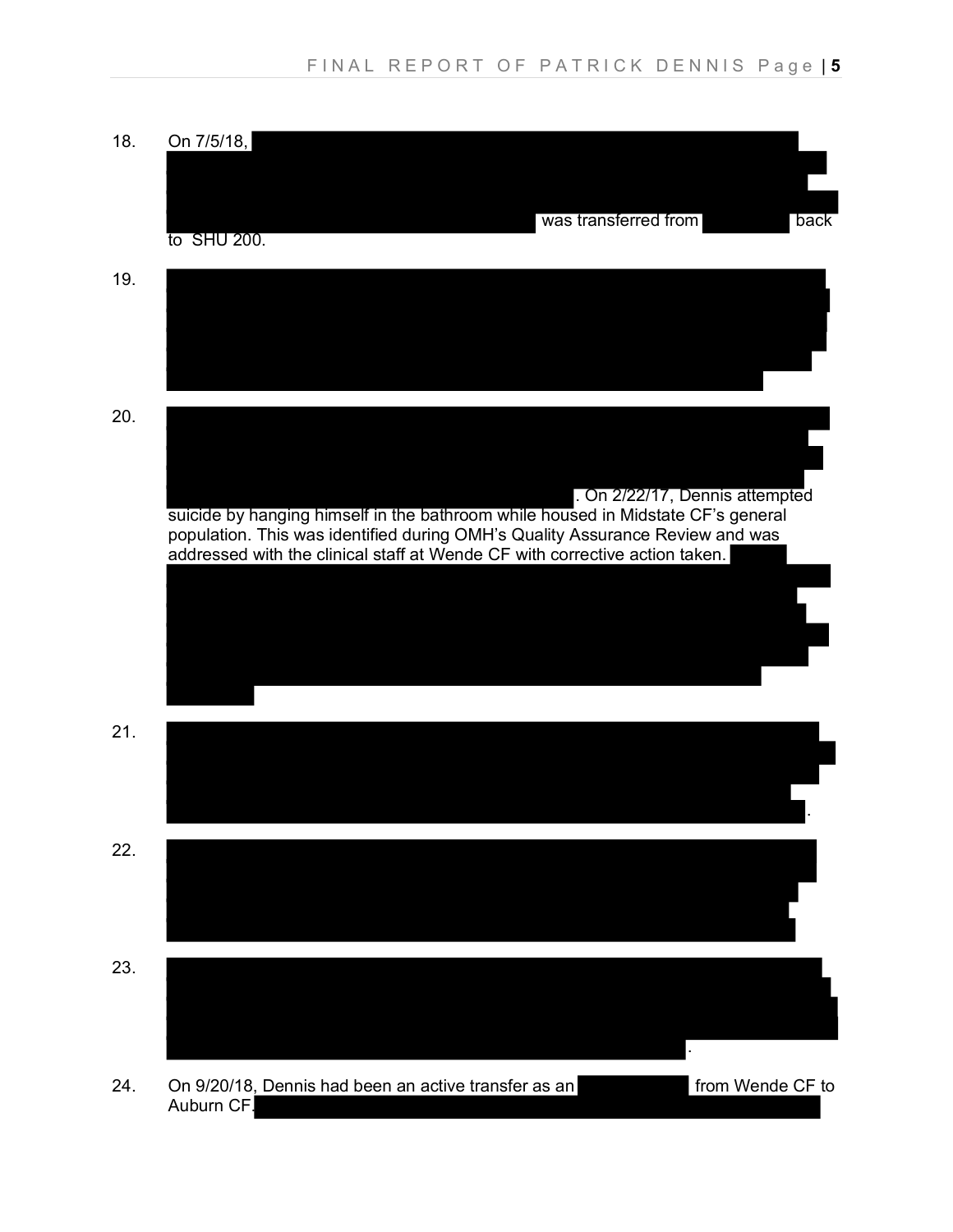

*completed on the first business day of admission to Observation Cell if Incarcerated Individual is being admitted to services, when a psychiatrist/nurse practitioner is available on site.* This issue was also identified and addressed by OMH during the Quality Assurance Review which acknowledged that due to a lack of available psychiatric coverage, only video teleconference psychiatric visits were available. The Medical Review Board opines that for crisis-level services, onsite psychiatric services are necessary for optimal care.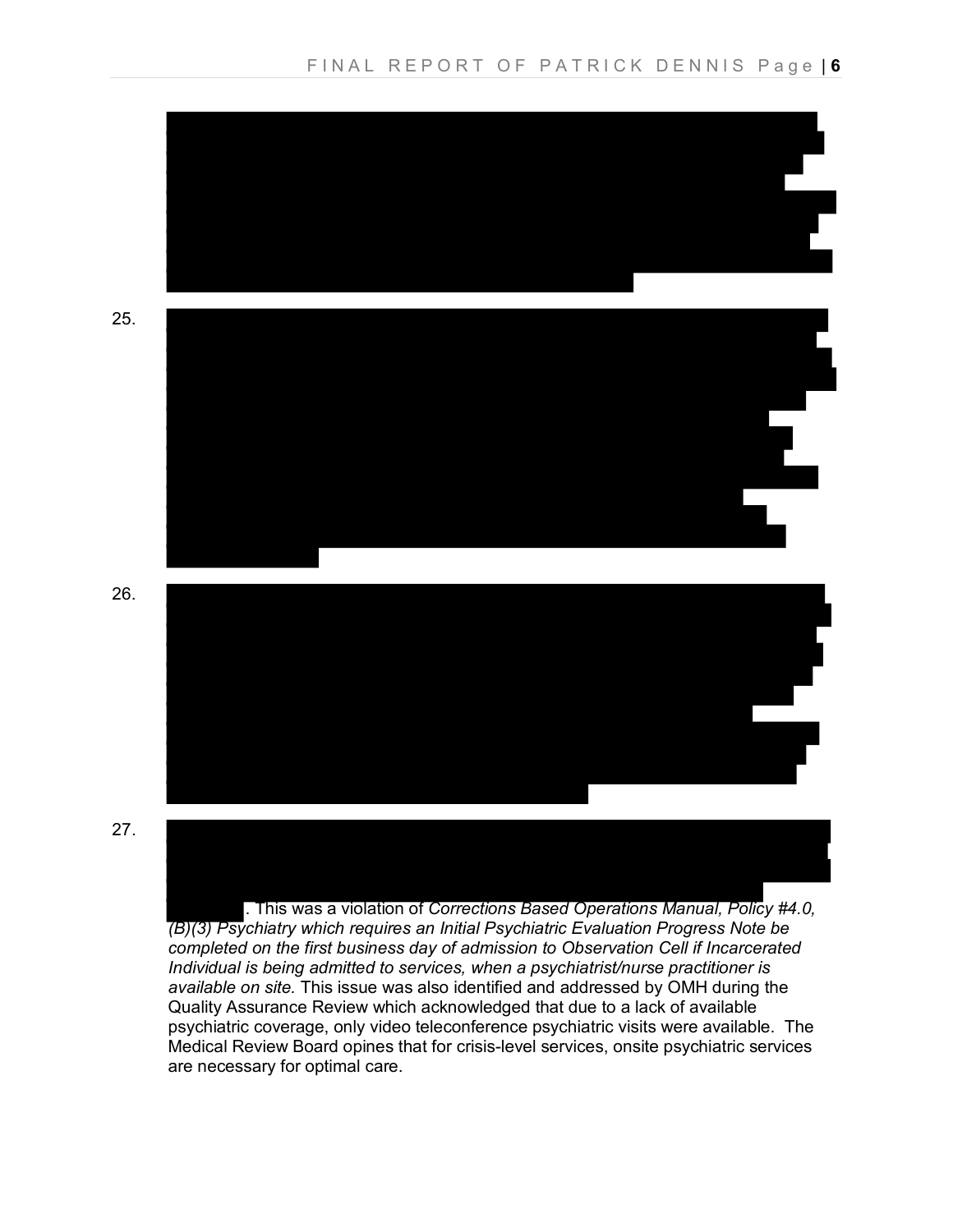28.



*Corrections Based Operations Manual, Policy #1.0, Comprehensive Suicide Risk Assessment procedures, B. Comprehensive Suicide Risk Assessment (CSRA) Form.* This was also identified during OMH's Quality Assurance Review and was addressed with the clinical staff at Auburn CF with corrective action taken.

 Security staff reported that Dennis had been eating, drinking, and interacting with them only when necessary.

29.



psychiatrically unstable and required an expedited follow-up.

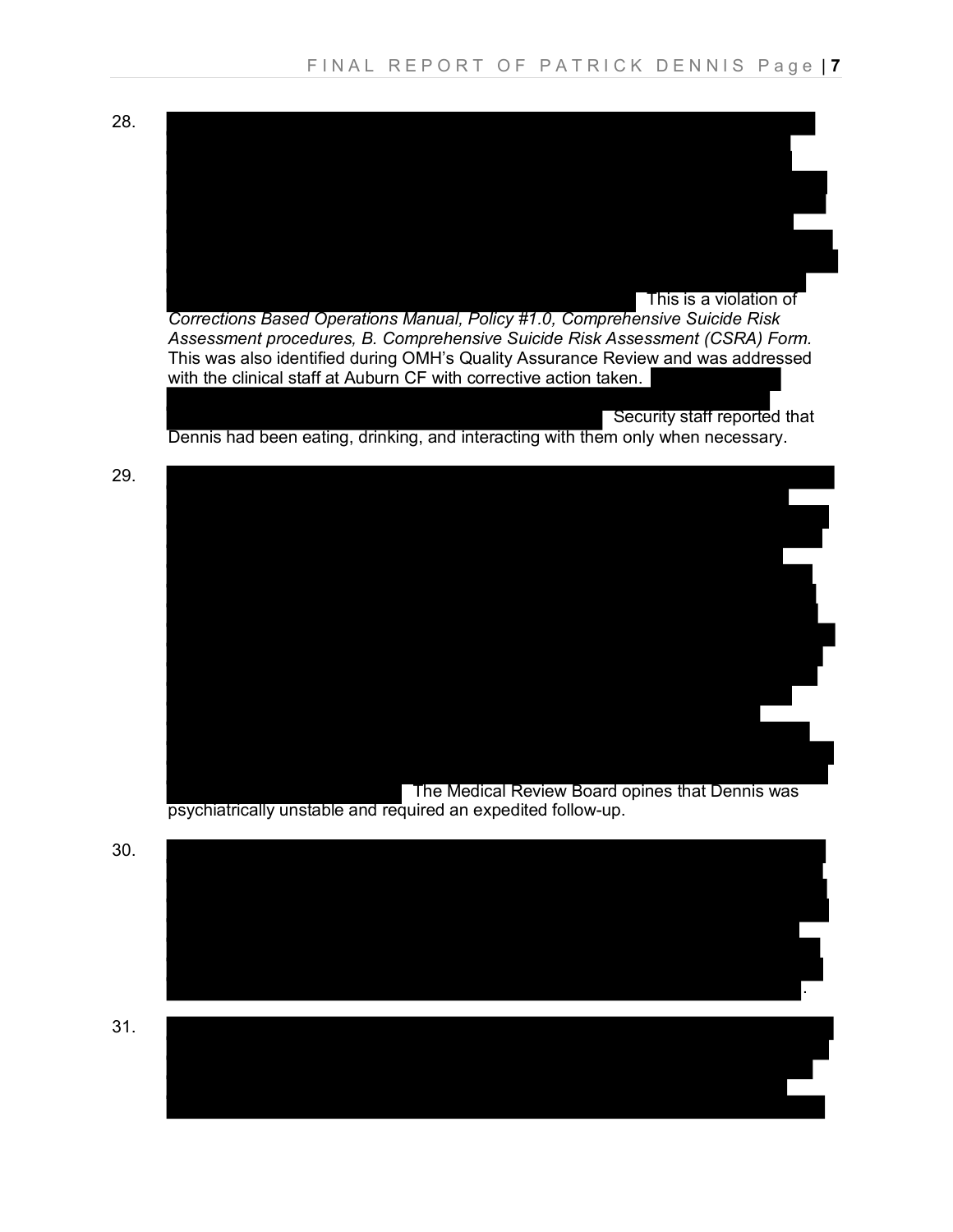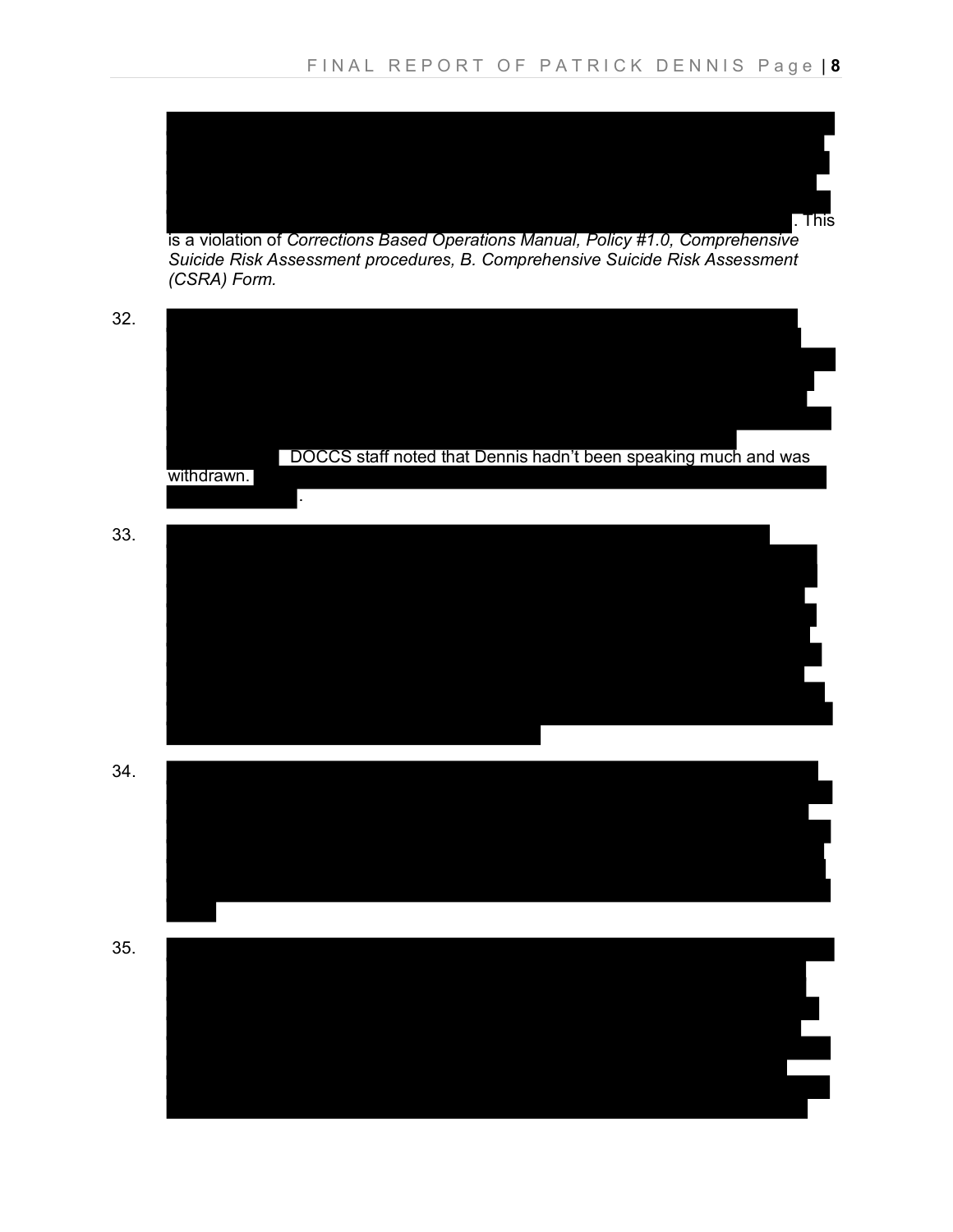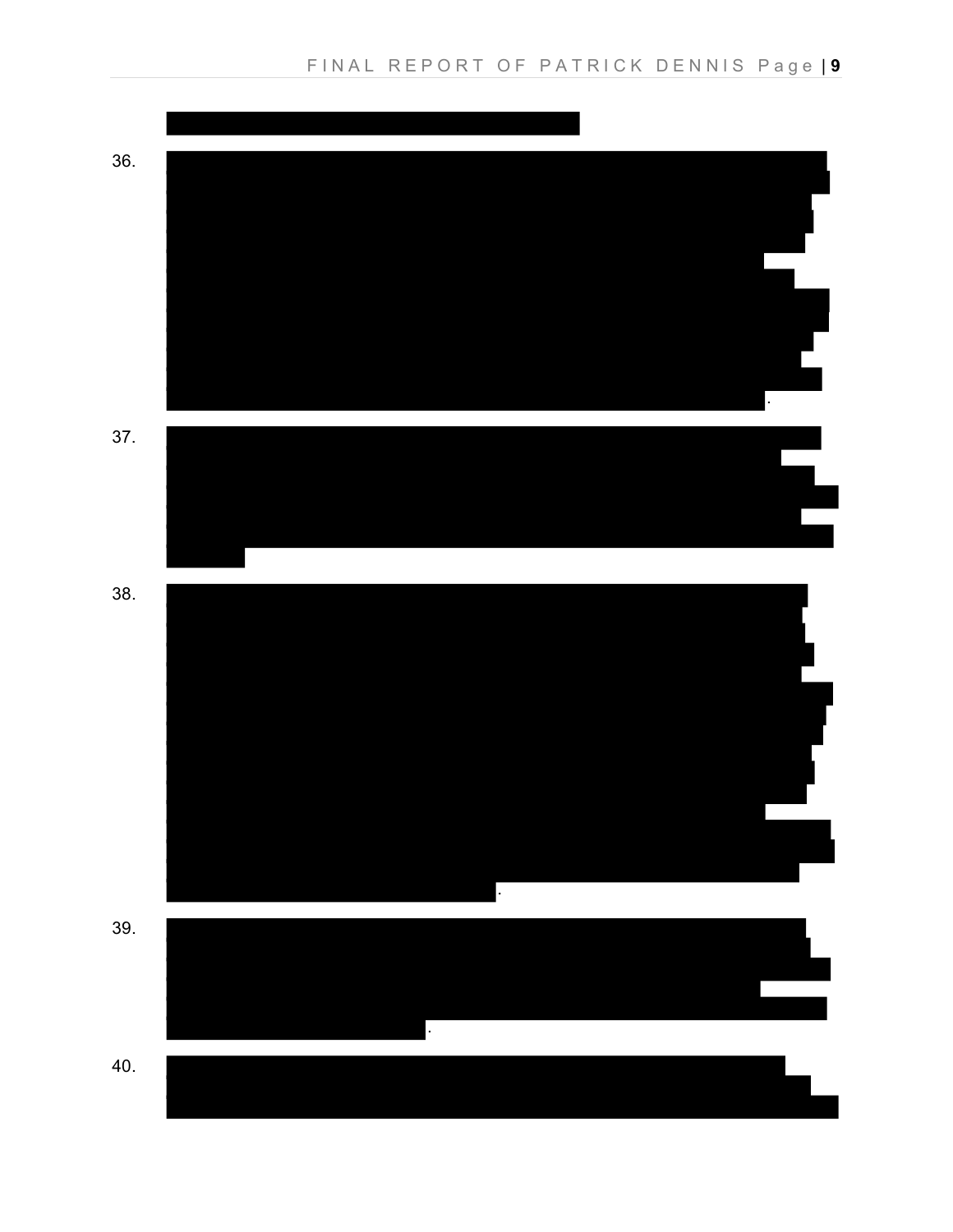

45. At 9:50 a.m., CO W.P. gave Dennis his clothes and informed Dennis that he would be taken back to E-Block. Dennis refused to go and informed CO W.P. that he wanted to be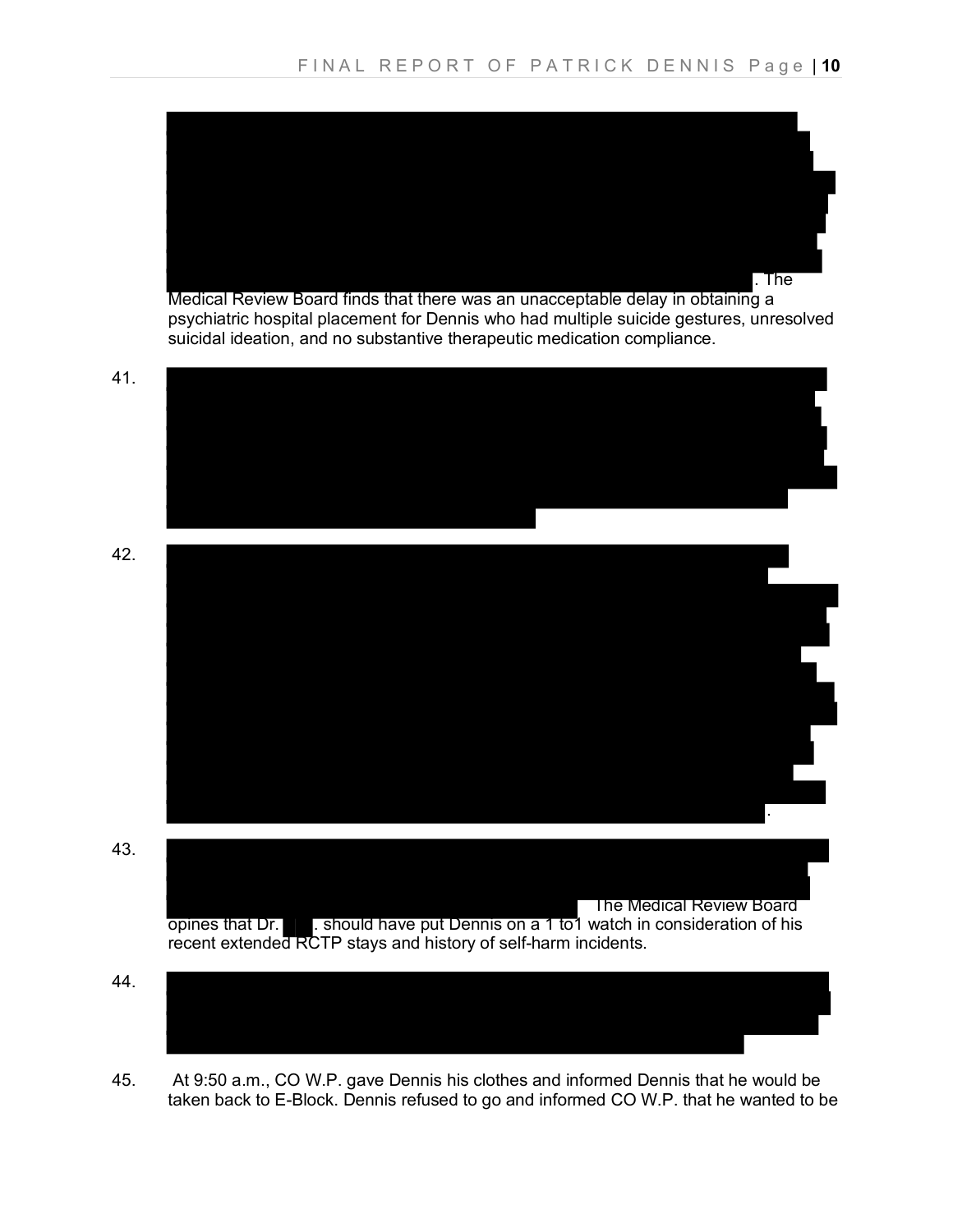taken to SHU. CO W.P. notified Sgt. J.P., who was unable to address Dennis' refusal to return to E-Block until after the count was complete. Dennis made no threats of harming himself or staff, so he remained in observation at that time.

- 46. At 11:30 a.m., Dennis was observed walking around observation cell 6 by RN . and CO W.P. At 12:00 p.m., CO W.P. was making his next infirmary round and discovered Dennis sitting on the floor unresponsive with a shoestring tied around his neck with the other end tied around the fire alarm cover. At 12:03 p.m., CO W.P. and CO R.M. entered the room and CO W.P. lifted Dennis's body to take the weight off the shoestring while CO R.M. used a personal knife to cut the shoestring from Dennis' neck and the fire alarm cover. CO W.P. laid Dennis on the floor and immediately started CPR. Sat. J.P. and COs J.C., M.C., and M.M. arrived to assist as needed.
- 47.
- 48. At 12:18 p.m., TLC Ambulance arrived on scene, and Paramedics and assumed care of Dennis.
- 49.

### ACTIONS REQUIRED:

## TO THE DEPUTY COMMISSIONER OF THE NYS DEPARTMENT OF CORRECTIONS AND COMMUNITY SUPERVISION, DIVISION OF HEALTH SERVICES:

The Medical Review Board requests the Deputy Commissioner conduct a review of Dr. regarding why Dennis was not placed on a 1 to1 watch in consideration of the recent extended RCTP stay and history of self-harm incidents.

*In a response to the Commission's preliminary report dated 2/3/22, DOCCS Deputy Commissioner of Health Services indicated that the requested reviews were completed.*